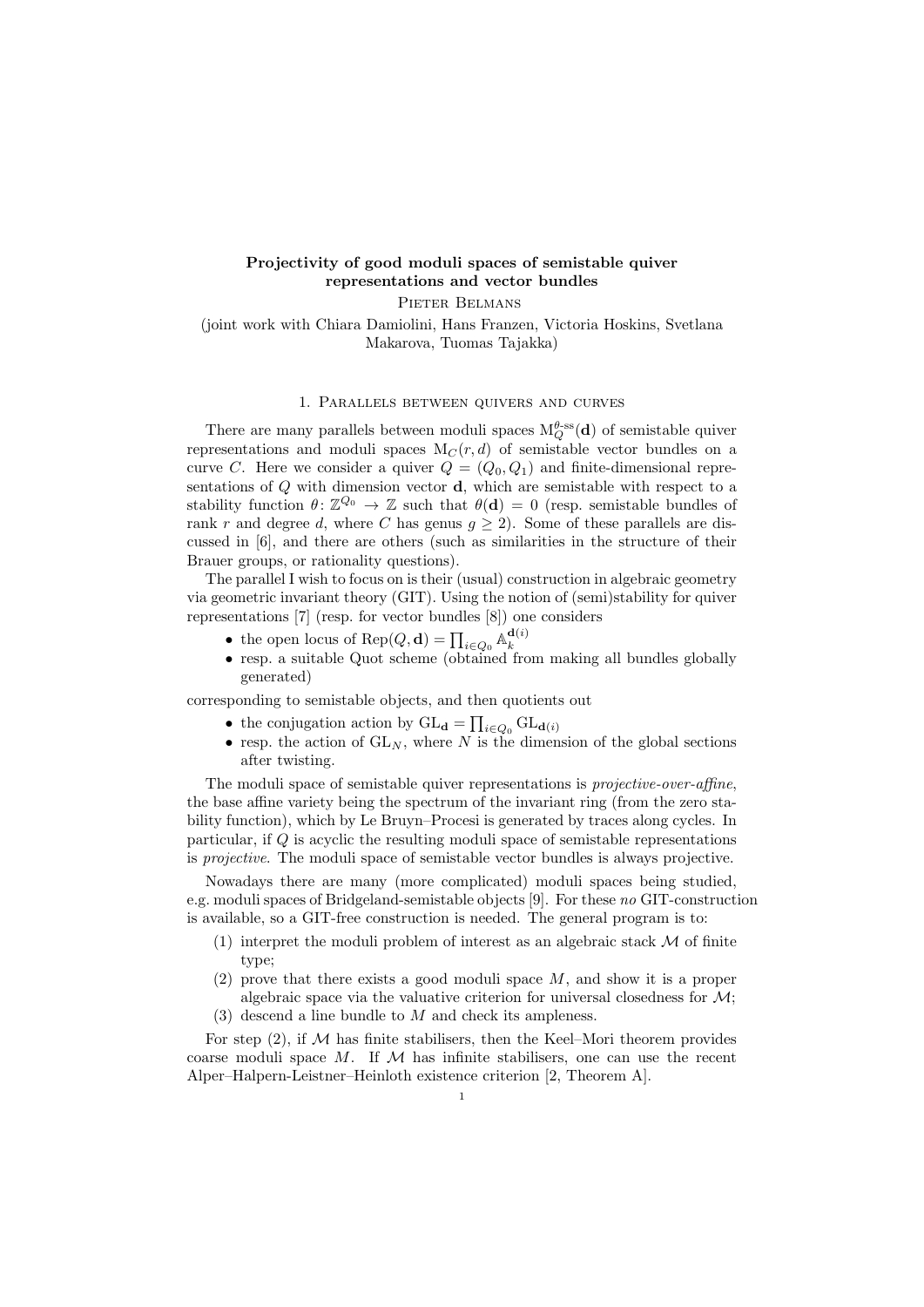For step (3) one uses the moduli-theoretic interpretation of the space and the line bundle to produce sections thereof, in order to check ampleness.

By implementing this program for well-known moduli spaces one can start to understand more complicated constructions, and also obtain additional results in these classical cases. The program is explained for  $M_C(r, d)$  in [1]. For the Deligne– Mumford compactification  $\overline{M}_q$  of the moduli space of curves (which is also usually constructed using GIT) it is explained in [4].

In the next section I will briefly explain the structure of the program in the case of quiver representations, which is the novel joint work I'm reporting on [3]. In this abstract we work over an algebraically closed field  $k$  of characteristic  $0$ , so that we avoid adequate moduli spaces and geometrically stable representations, but op. cit. is written in greater generality.

## 2. Projectivity for moduli spaces of quiver representations

Let us assume that  $Q$  is acyclic in what follows. Step  $(1)$  consists of writing the usual setup in a suitable functor-of-points language and quickly deducing the necessary properties. For step (2) one applies the Alper–Halpern-Leistner– Heinloth existence criterion for the moduli stack  $\mathcal{M}_Q^{\theta\text{-ss}}(\mathbf{d})$ , by explicitly checking Θ-reductivity, S-completeness, and the valuative criterion for universal closedness. The latter is done by giving a version of Langton's semistable reduction for quiver representations. The existence criterion then yields a good moduli space  $M_Q^{\theta\text{-ss}}(\mathbf{d})$ , and shows it is a proper algebraic space.

In order to show projectivity we need a line bundle on  $M_Q^{\theta\text{-ss}}(\mathbf{d})$  for which we can prove ampleness. In the setting of vector bundles on a curve such line bundles are provided by descending determinantal line bundles from the moduli stack: considering the Fourier–Mukai functor given by the universal vector bundle, a vector bundle  $F$  on  $C$  gives a 2-term complex of vector bundles on the moduli stack. One can take the determinant of this complex to obtain a line bundle on the moduli stack, which only depends on the numerical invariants of  $F$ . If the rank and degree of F are chosen appropriately so that  $\chi(C, E \otimes F) = 0$  (where E has rank r and degree d) it is possible to descend this line bundle to the good moduli space, and moreover construct a section of this line bundle (which does depend on the isomorphism class of  $F$ ).

A similar construction can be done for moduli of quiver representations using the universal representation. Suitably interpreted in concrete terms (which is how Schofield originally introduced them): if  $M$  is a d-dimensional representation, and  $N$  is e-dimensional, we define

(1) 
$$
d_N^M: \bigoplus_{i \in Q_0} \text{Hom}_k(M_i, N_i) \to \bigoplus_{\alpha \in Q_1} \text{Hom}_k(M_{t(\alpha)}, N_{h(\alpha)})
$$

as

(2) 
$$
d_N^M: (\phi_i)_{i \in Q_0} \mapsto (\phi_{h(\alpha)} \circ M_\alpha - N_\alpha \circ \phi_{t(\alpha)})_{\alpha \in Q_1}.
$$

If  $\langle \mathbf{d}, \mathbf{e} \rangle = 0$ , then  $d_N^M$  is in fact a square matrix, and following Schofield we define the *determinantal semi-invariant*  $c(M, N) := \det d_N^M$ . In what follows we will